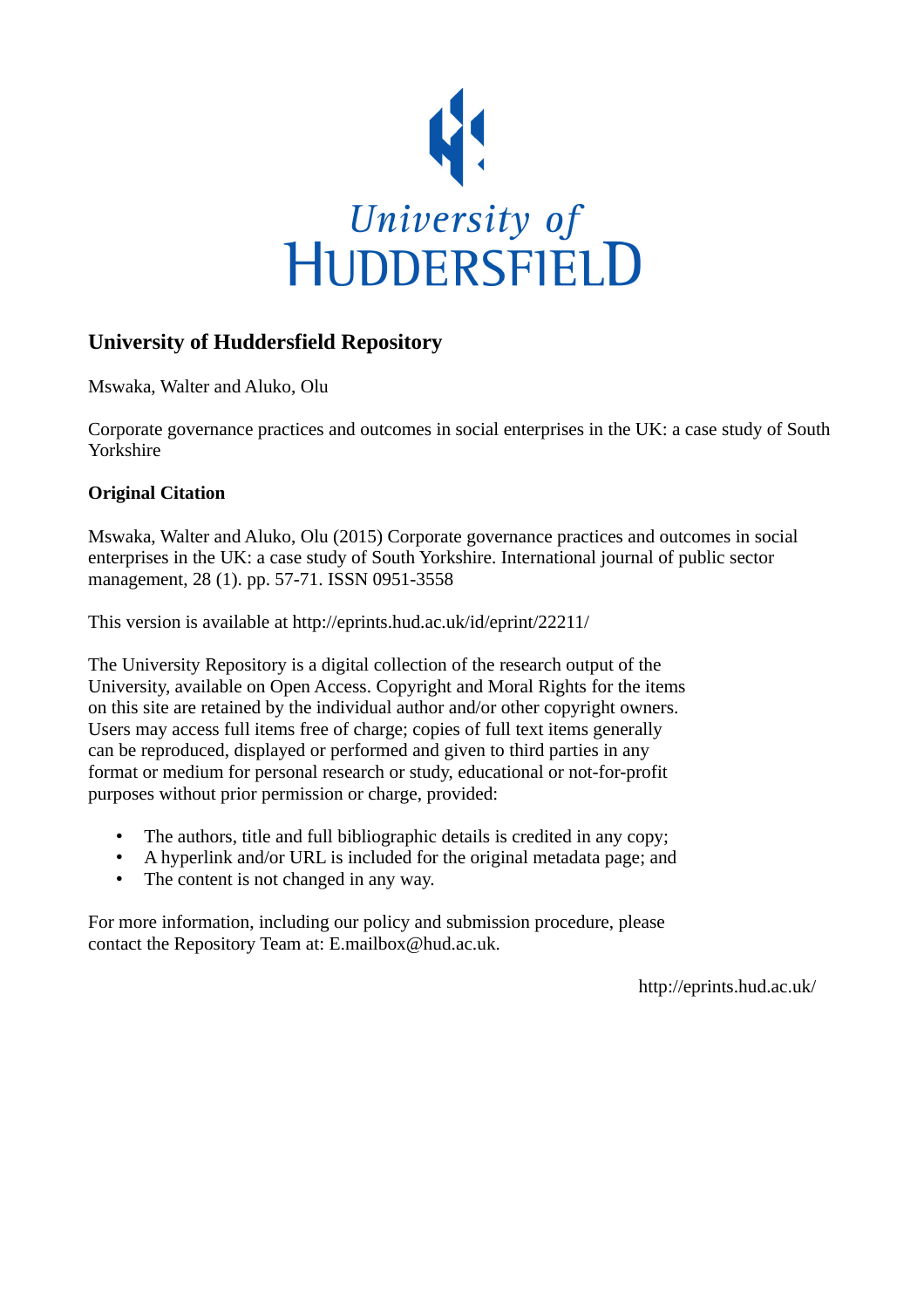# **Corporate governance practices and outcomes in social enterprises in the UK: a case study of South Yorkshire**

# **Abstract**

*Purpose* – This paper explores the growth of social enterprise in the UK in the context of the renewed interest in the creative use of organisations with a social mission to complement public service delivery. Given the impact of globalisation and increased demands for effective social welfare interventions, this paper specifically focuses on the nature and type of social enterprise governance models and how they influence their outcomes.

*Design/methodology/approach*- The study utilises an in-depth multiple case study approach. The data was collected from interviews of key informants and was recorded, transcribed and manually analysed inductively.

*Findings* – The paper finds that the way in which the social enterprise governance structure is designed ultimately influences its outcomes. In particulate those with stewardship governance models tend to perform better than those with democratic models of governance. This leads to a conclusion that in the social context of the UK, social enterprise should aim for a paradigm shift in the design and selection of governance models.

*Research limitations/implications* – Comparative regional experiences in other regions or social contexts could enrich our understanding of whether these results are applicable across the board.

*Practical implications* – This article is of potential benefit to researchers and particularly those designing policies for the governance of social enterprise.

*Originality/value* –The study employs innovative analytical theoretical lenses not normally associated with the social economy to increase our understanding of the growth and evolution of social enterprise governance.

**Keywords**: social enterprise, corporate governance, globalisation, innovation, operational efficiency, theoretical application, sustainability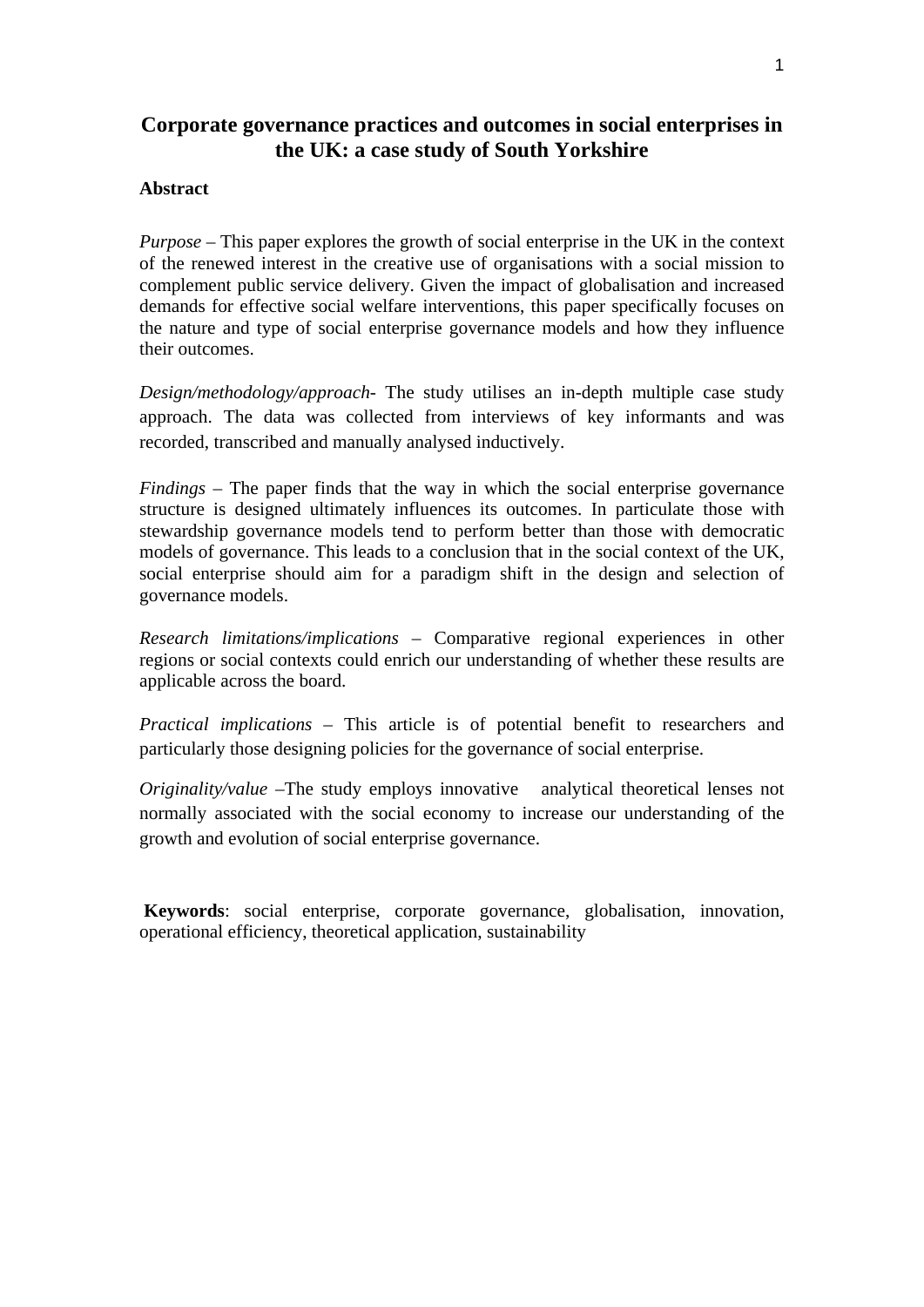# **Introduction**

Social enterprise is an emerging concept that still suffers from largely unresolved conceptual and definitional issues (Martin and Thompson, 2010). However, scholars generally agree that a social enterprise is a business that seeks to bring people and communities 'together for economic development and social gain' (Martin and Thompson, 2010:6). Historically, social enterprises have been governed through democratic models that emphasise the development of trust and solidarity among those involved and are not necessarily geared towards supporting commercial activities (Low, 2006; Child and Rodrigues, 2004). It is thus surprising that contemporary discourses in social enterprise governance suggest that some social enterprises are drifting towards for – profit governance models. Cornforth (2003), Mason et al (2006) and most recently Harradine and Greenhalgh (2012) argue that this development is a result of the changing economic climate as well as complexities and shortcomings associated with democratic governance models. The key question, though, remains whether the shift from democratic to other forms of governance models of social enterprise actually makes any difference with respect to success or failure of a social enterprise. This paper examines whether the corporate governance model adopted by an enterprise can influence its outcomes.

Discussions in this paper start with scrutiny of corporate governance theory and how this can be applied to social enterprise, followed by a critical analysis of social enterprise governance, underpinned by Agency Theory (AT), Stewardship Theory (ST) and Resource Dependency theory (RDT). The paper concludes by discussing the findings of an investigation on social enterprise undertaken in South Yorkshire region and their implications for policy formulation.

## **Governance of social enterprises**

The governance of firms, and particularly the role of the board and its impact on performance, continues to attract the interest of researchers (Nicholson and Kiel, 2004; Herrala and Haapasalo, 2012). Monks and Minow (1995:1) describe corporate governance as 'the relationship among various participants in determining the direction and performance of a corporation'. The board, according to Daily et al (2003), is the locus of the internal governance of a corporation and performs several key roles. These include performing various functions and making key decisions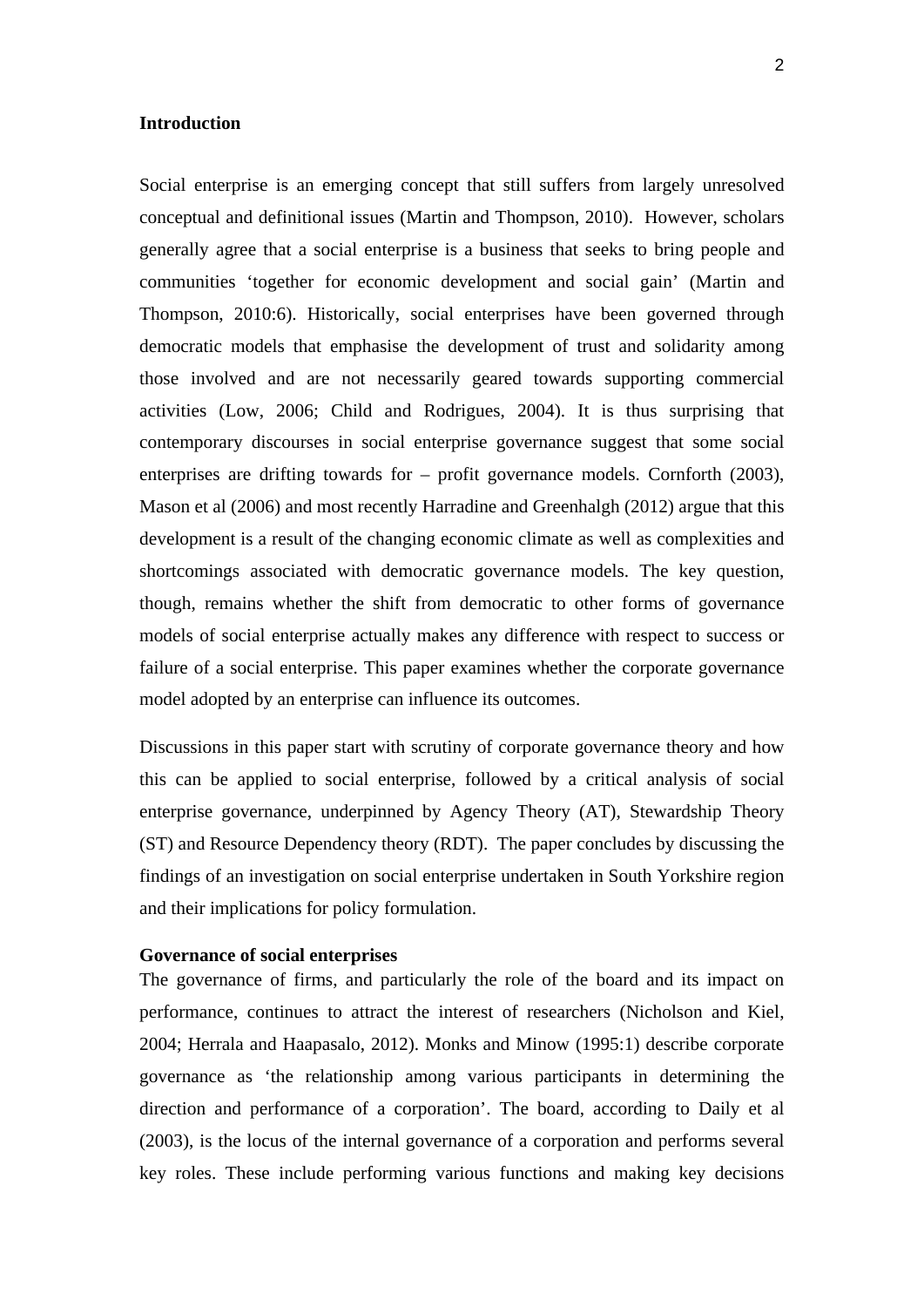regarding the direction and strategic focus of the organisation (Bridge et al, 2009, Nicholson and Kiel, 2004). Zahra and Pearce (1989) summarise the functions or roles of the board as service, control and strategic. These are associated with the Agency, Stewardship and Resource Dependency theories.

Whilst corporate governance is not new in the commercial sector, it is increasingly coming under scrutiny in the social economy (Low, 2006). For example, researchers such as Abzug and Galaskiewicz (2001) and most recently Spear et al. (2009) have undertaken insightful empirical work on social enterprise governance. Traditionally, social enterprises have been governed through democratic models which have roots in the philanthropic organisations of the nineteenth century (Pearce, 2003; Chell, 2007). The boards of directors or trustees of these organisations are unpaid and usually voluntary in nature Paton (2003). Spear et al,(2009) argue that, despite being voluntary, such boards of directors are pivotal to the success of social enterprise because they ensure accountability, legitimacy and transparency in the operations of such organisations. This paper now critically analyses the governance of social enterprise in the context of Agency Theory (AT), Resource Dependency Theory (RDT) and Stewardship Theory (ST) perspectives on of corporate governance.

# **Corporate governance theories and application to social enterprise**

# *Agency Theory (AT) and Social Enterprise*

Agency theory is considered as one of the dominant theoretical perspectives in the literature on corporate governance (Daily et al, 2003; Muth and Donaldson, 1998). The theory is underpinned by the 'model of man' which assumes that shareholders will lose control as the firm grows and that managers will prioritise their own interests above those of the organisation (Donaldson and Davis, 1991; Muth and Donaldson, 1998). The theory analyses the relationship between the principal (stockholder) and the agent, who is responsible for implementing the tasks delegated by the principal (Eisenhardt1989).

In a commercial sense, a social enterprise has no shareholders or stockholders. Abzug and Galaskiewicz (2001) and Low and Chinnock (2008) argue that it is difficult to identify the principal and the agent. In addition, since the governance of social enterprise is underpinned by democratic and participatory principles, it is highly unlikely that senior managers of such enterprises would engage in self-serving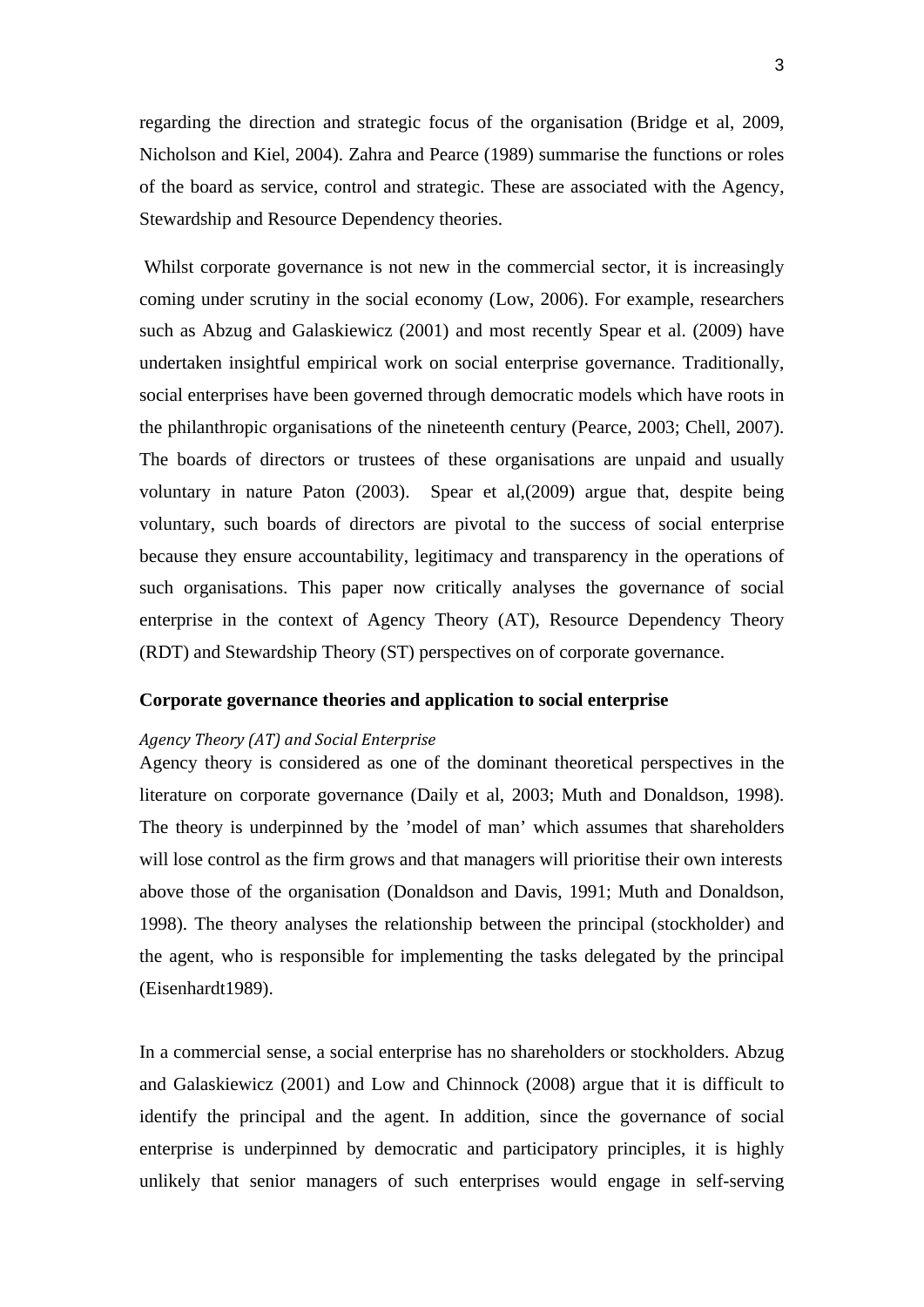activities (Mason et al, 2006). Since social enterprises are traditionally driven by democratic models of governance, it is evident that this type of governance contradicts the AT approach, at the core of which is an independent board free from managerial influence (Muth and Donaldson, 1998). Furthermore, McNulty and Pettigrew (1999) as well as Spear et al., (2009), note that a lack of clear separation of powers between the executive and operational staff in non-profits can create a minimalist board and negatively affect efficiency.

Callen et al (2010) and Iecovich (2005) however stress that the AT approach is still relevant to social enterprise. The researchers cite specifically the role that the board plays in protecting the organisation's assets and controlling the activities of managers to prevent misallocation of resources .This view is supported by Fama and Jensen (1983) who suggest that mechanisms to control assets and monitor activities and staff of non-profits are essential, since these organisations do not normally possess residual assets.

# *Resource Dependency Theory (RDT) and Social Enterprise*

Whilst the AT theory focuses on the board's monitoring and controlling role, the Resource Dependency (RD) theoretical approach explains how directors ensure that their organizations access the resources they need (Daily et al., 2003). This relatively underexplored approach focuses on the exchange relationship between the firm and its external environment (Davis and Cobb, 2009). Bazerman and Schoorman (1983) suggest that the Resource Dependency Theory approach has four benefits in that it focuses on network connections among directors, horizontal coordination, vertical coordination and expertise and reputation. Hillman and Dalziel (2003) refer to these collectively as board capital, consisting of both human and relational capital necessary in assisting an organisation to mobilise key resources.

Since raising capital is a chronic problem in the social economy, the RDT is thus relevant to social enterprise as they are keen to increase the flow of resources and expertise from external constituencies (Callen et al, 2010; O'Regan and Oster, 2005). Strategies include recruiting directors on the basis of their ability to positively influence the outside world to the advantage of their organisations (Callen et al., 2010). The board therefore acts as a link to the external environment, which can facilitate access to resources.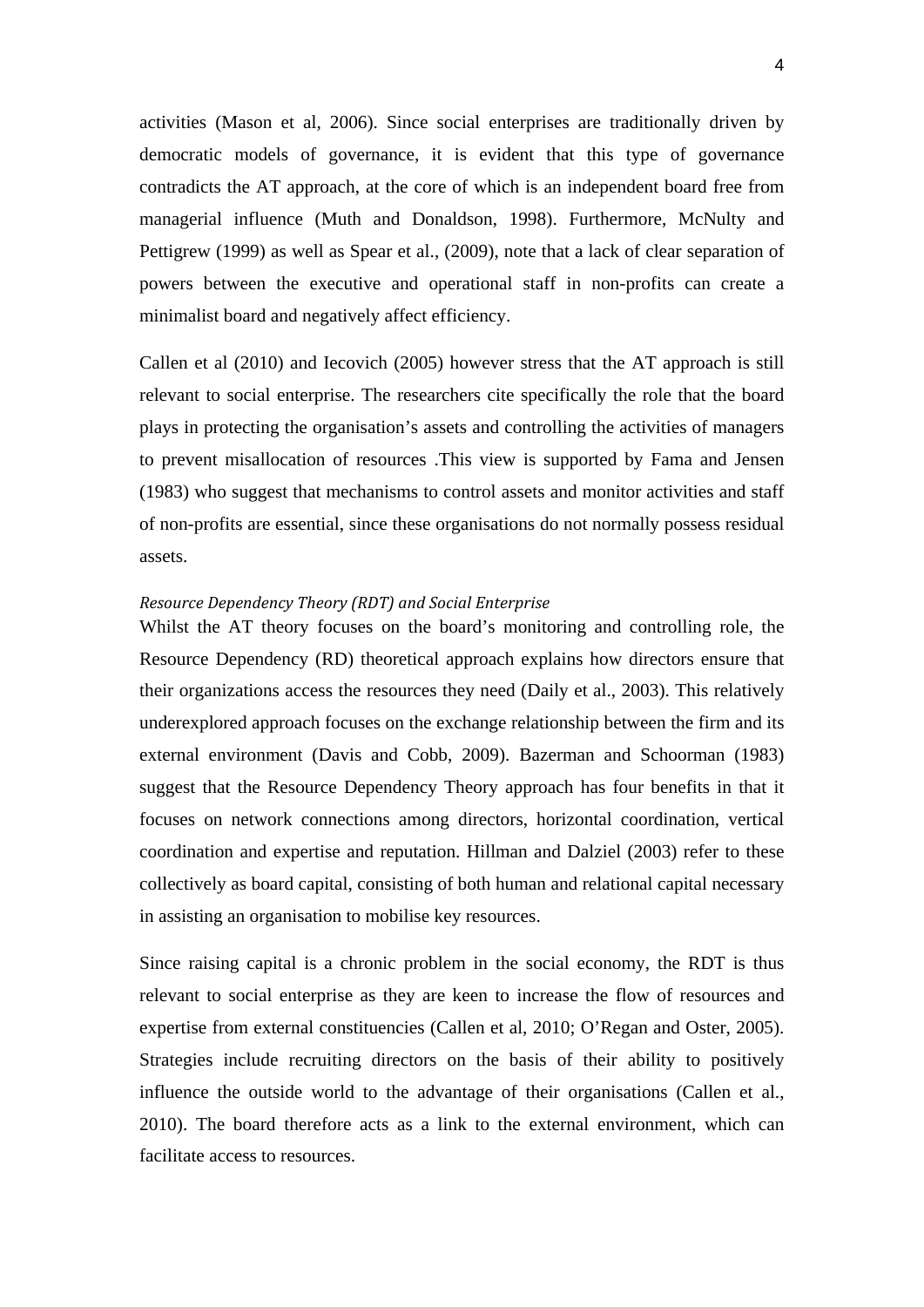Stewardship Theory (ST) is a relatively new approach to corporate governance and is associated with the work of researchers such as Muth and Donaldson (1998), Donaldson and Davis (1991). Under the ST model, which is typical in for-profit organisations, the role of the board of directors is that of an adviser and strategy formulator (Zahra and Pearce, 1989). The role of the manager is that of a 'steward' rather than an individual seeking to maximise his/her own utility as agency theory assumes (Muth and Donaldson, 1998; Jenkins et al, 2007). There is little literature, however, on stewardship theory in the non-profit sector. Scholars such as Pfeffer and Salancik, (1978), O'Regan and Oster (2005), Miller - Millensen (2003) and Iecovich (2005) and most recently Low (2006) have written extensively on the nature of nonprofit governance and how this affects their outcomes. This work clearly shows that some social enterprises are considering the stewardship governance model particularly due to the complexities of trading associated with democratic governance models. Van Slyke's (2005) findings in his study on social enterprises involved in public sector contracting show that the stewardship model is becoming a viable alternative for social enterprises seeking to be competitive in a hostile economic environment.

From the above discussion we can draw out three main issues that have a bearing on the central argument of this paper. Firstly effective governance is just as important in the social economy as it is in the commercial sector. The governance of social enterprises therefore has implications for how social enterprises operate and their outcomes (Tranquada and Pepin, 2006). Secondly, contemporary discourses however show that the democratic governance model of social enterprise itself is now being increasingly questioned, given the evolution of the concept and its market relations. For example, Etchart and Davis (2003) and Ridley-Duff (2007) are of the opinion that the democratic governance associated with volunteer-dominated boards is inconsistent with the operations of a modern business. This argument is supported by Dees (2001), who suggests that voluntary board members tend to have a more hands-on approach than those in for-profit organisations, making them difficult to manage.

Thirdly, traditional governance theories can be applied to social enterprise. Although social enterprises have emerged in the context of political, economic and social change as discussed above, they are corporate bodies and therefore suitable for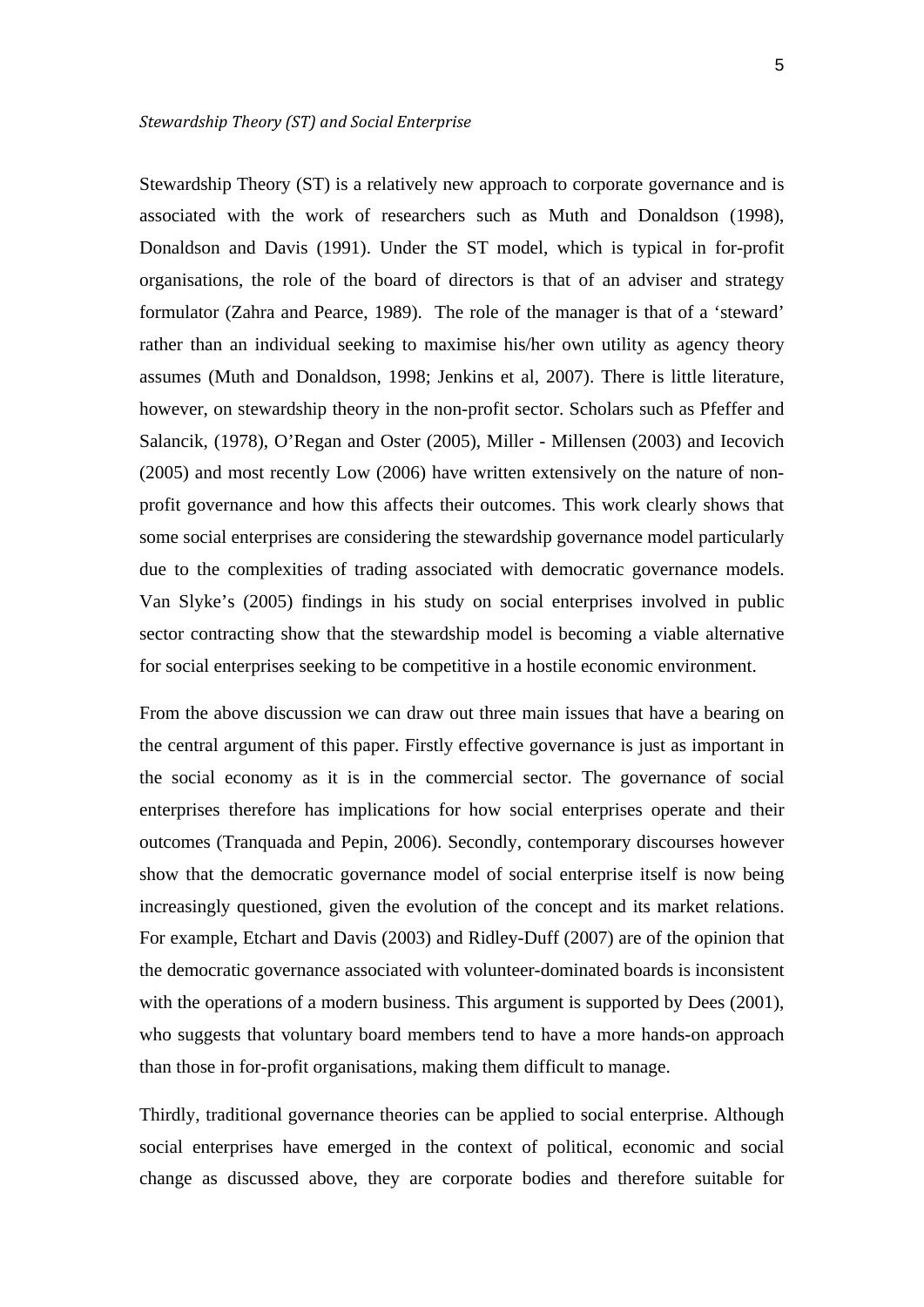analysis like commercial firms. The paper also argues that, despite being untested and new in the social economy, stewardship theory is a suitable lens that allows analysis of the governance of contemporary social enterprise. Although this theoretical approach, though, having foundations in neo-classical economic theory (which is also a source of criticism), its use in this paper makes it possible to merge economic and social dimensions of contemporary social enterprises (Laville et al, 2004). Based on the literature review, we can see that the nature of social enterprise governance has a bearing on both their outputs and outcomes.

# **Methods and Data Collection**

The research design employed in this paper was based on a mixed method approach involving the complementary use of quantitative and qualitative data collection methods. Data from a postal survey of 102 self-defined social enterprises was complemented by an in-depth qualitative analysis of four selected cases. Quantitative research was important in identifying numbers and patterns of organisations that described themselves as social enterprises in South Yorkshire, given the paucity of information to this effect. Postal questionnaires were preferred to face-to-face interview techniques due to the geographical focus of the work (Denscombe, 2003; Ghauri and Gronhaug, 2005). The researchers used their knowledge and contacts in key social enterprise support organisations across the region to obtain contact information. In addition to ascertaining the number of self-defined social enterprises in South Yorkshire, the questionnaire obtained data on some of the critical factors affecting their growth and sustainability

The investigation used an in-depth multiple case study approach, utilising qualitative face to face interviews to complement the conclusions from the data collected through the questionnaire survey (Saunders et al, 2009). A semi-structured interview guide was used to collect relevant data from the selected cases. The key informants selected and interviewed were the founders of the social enterprises and senior managers. The case study analysis involved a comparative analysis of four (4) case studies, as shown below in Table 1. These cases were given fictitious names to anonymise them. Two had company limited by guarantee (CLG) legal structures (The Cafe and the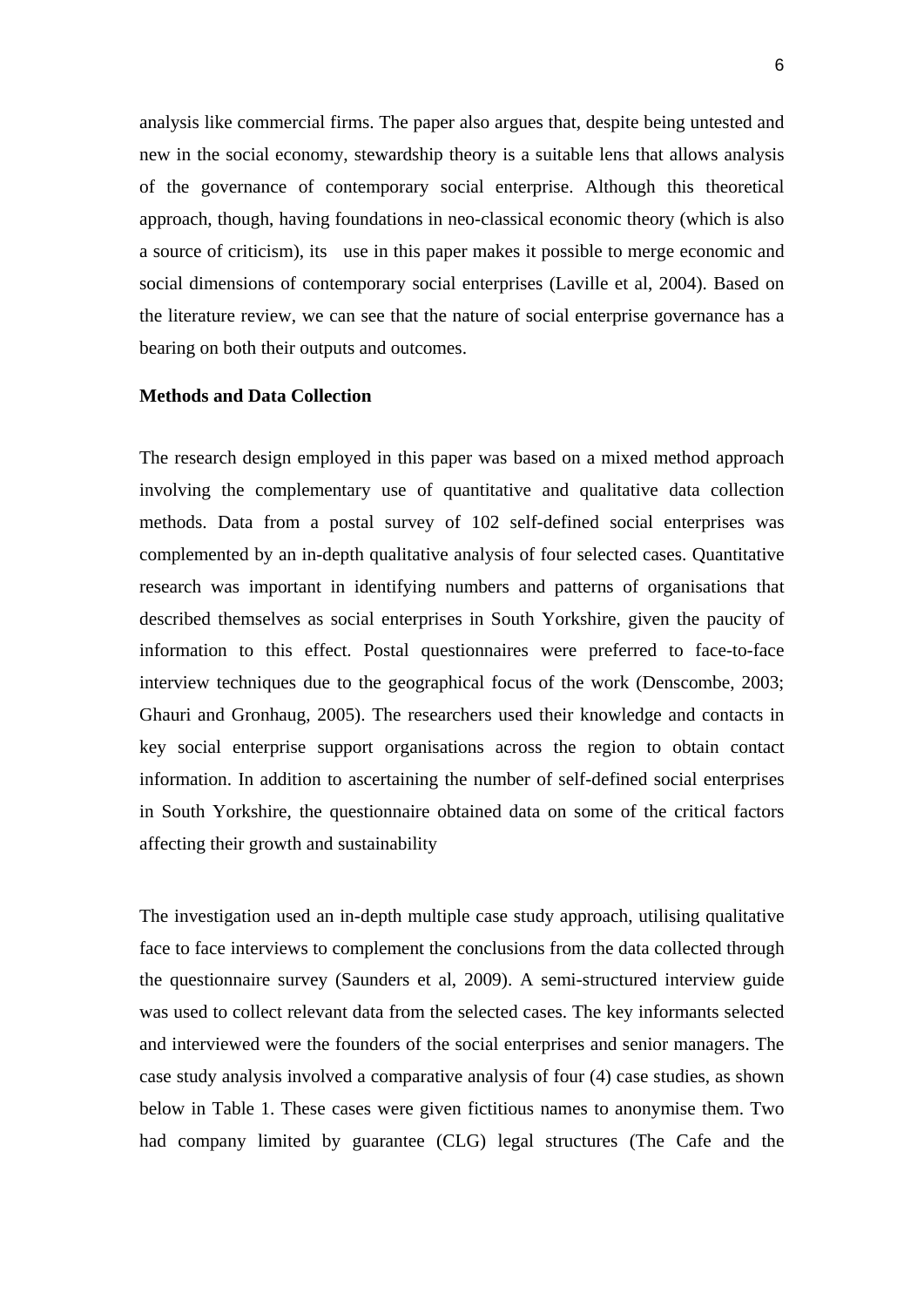Community Champion) and the remaining two, (The Landscaper and The Trainer), had company limited by shares (CLS) legal structures.

# [Insert Table 1 here]

SPSS was used to analyse the quantitative data from questionnaire returns, given the empirical nature and size of the sample that had been obtained. The data collected from interviews of key informants was recorded, transcribed and manually analysed through an inductive process, which enabled the researcher to critically analyse each case study generate codes and manually identify the emerging themes (Bryman and Bell 2003; Yin 1993; Straus and Corbin, 2008).

### **Discussion of results and key findings**

One of the key objectives of this paper is to gain insight into the nature of social enterprises' governance and how this influences the way they operate.Analysis of the composition of the board of directors and the functions of the boards of the cases under investigation painted an intriguing picture.

Table 2 below shows a cross tabulation of description of the organisation and governance of social enterprises.

# [Insert Table 2 here]

#### *Board structure and composition of cases with democratic governance models*

Table 2 shows that the vast majority of these self-defined social enterprises are governed by volunteer boards of directors/trustees and paid staff. This dimension was supported by data from qualitative interviews. For example, the respondent from The Community champion said, 'We *are all volunteers; we don't want to get anything out of this…I mean…financially. We are here to help the community'*.

These volunteers are therefore motivated by philanthropic rather than economic considerations in their involvement in the governance of these social enterprises. The respondent from The Cafe made this clear when he said, 'we [the directors] *could be doing other financially rewarding things in our life....we want to help the community and this is what brought us together'.*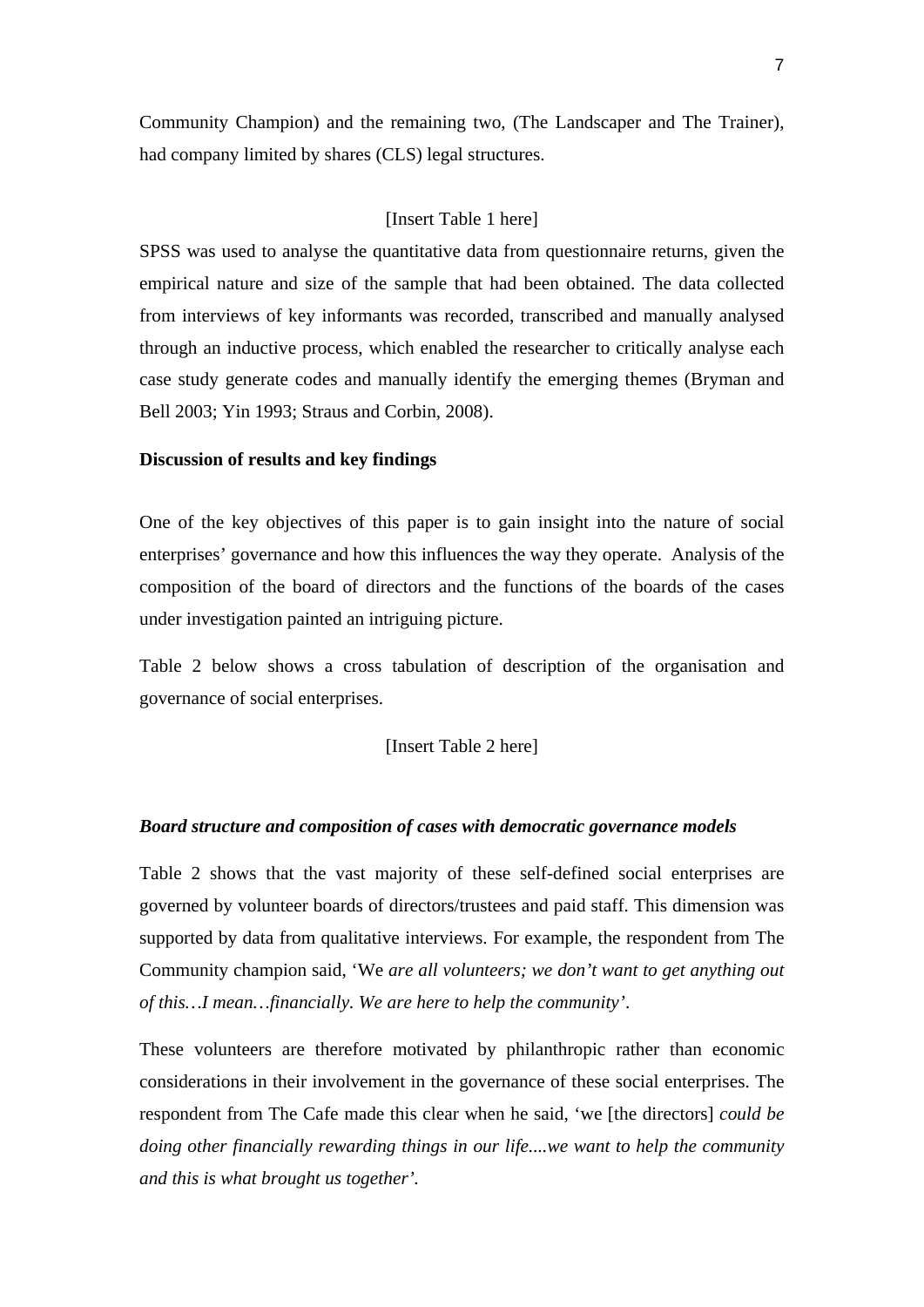# *Board structure and composition of cases with stewardship governance models*

Table 2 interestingly shows that the number of social enterprises with paid boards of directors and staff account for a very small percentage of the sample (3%). These also have for profit governance models. In addition to typical for-profit shareholders, these enterprises have also co-opted owner managers on their boards. This dimension shows a distinct move from traditional forms of participative and democratic management principles as social entrepreneurs take the lead and provide hands-on management of the social enterprise (Low, 2006). This is a characteristic of the stewardship model of governance. This development is supported by results from the qualitative interviews of the respective cases. The respondent from the Trainer said,

'A*s the owner of the project idea, it's important that I take a leading role ….it's important that our governance structure allows me to do this'*.

On the other hand, a respondent from the Landscaper, whose board also includes a funder, remarked, *'Of course having a funder on the board is a good thing...perhaps they will give us more money when they can see how well we are doing'.* 

This dimension reveals the need for multi-stakeholder boards in social enterprises so as to adapt and widen sources of investments and expertise, a significant characteristic of the RDT approach.

The paper analyses the governance and board functions of social enterprise by comparing those underpinned by using CLG legal structures with those underpinned by CLS legal structures. This is shown below is Table 3.

[Insert Table 3 here]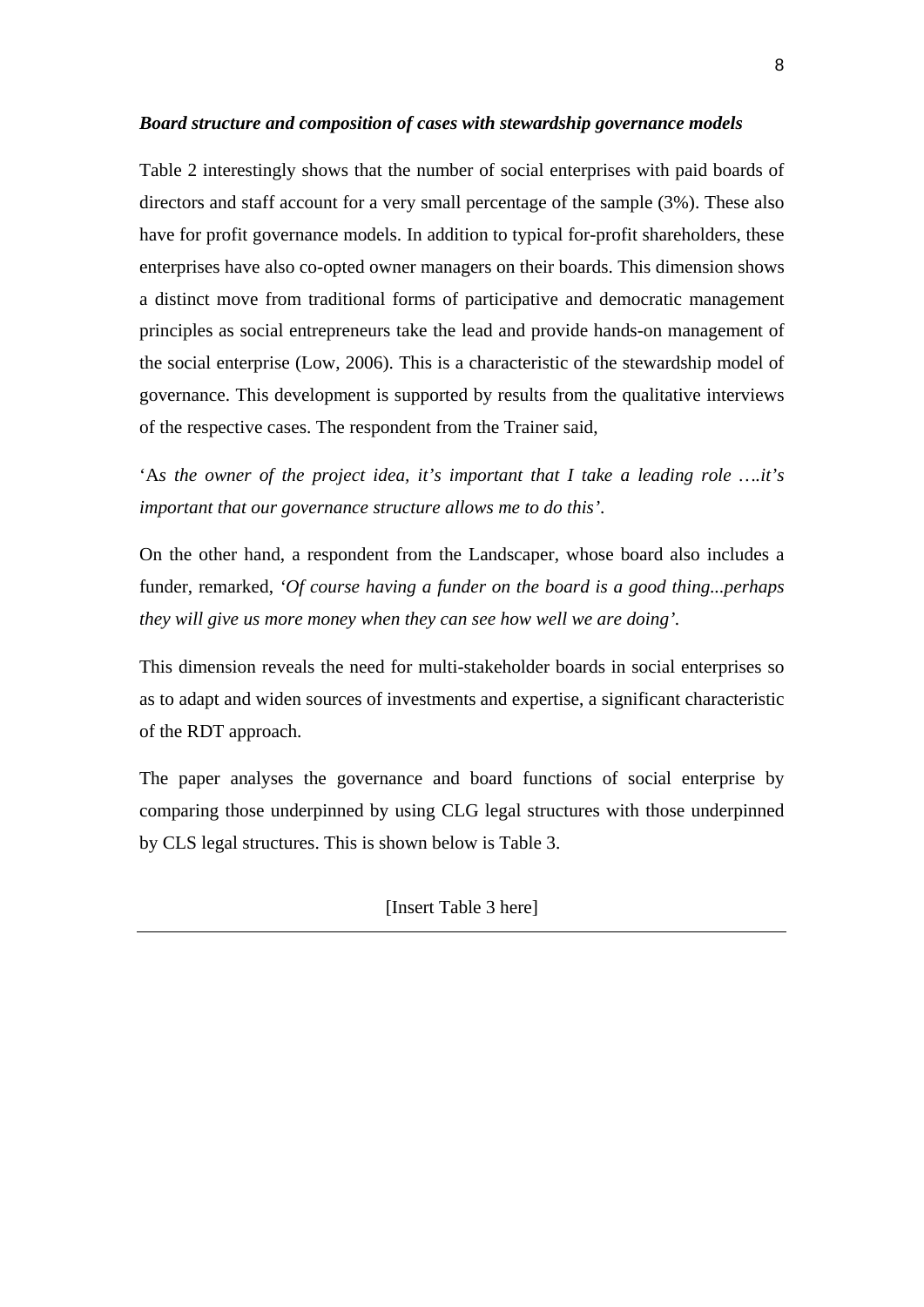#### *Board Functions of cases with democratic governance models*

It is clear from Table 3 above that cases with CLG legal status have boards that reflect democratic governance principles. The duties of these boards are largely fiduciary, i.e. holding the organisation and its assets in trust .Quantitative research shows that in addition to setting the strategic direction of the organisation and ratifying decisions, the boards of directors of these organisations also control and direct the organisations' day to day activities. These activities, particularly monitoring and control of activities are consistent with the Agency theory. In this case the boards are agents of their stakeholders such as members of the community. This is supported by results from the qualitative interviews. For example, the respondent from The Community Champion remarked, '*the board works closely with the manager and operational staff...we monitor everything because as I have said, our activities are funded and we have to be accountable to funders*'.

Regarding the function of its board, the respondent from The Cafe said, 'E*verything is done democratically, but it is our duty to ensure that the staff are doing their duties, because we are accountable to the community and funders'*.

These responses show that, although not usually possessing residual assets, social enterprises do need to protect the assets they have from abuse (Iecovich, 2005). The boards' functions, however, appear to be incongruent with the democratic governance models associated with social enterprise.

#### *Board functions of cases with stewardship governance models*

Table 3 shows that the functions and roles of the board of directors of the enterprises with CLS legal status reveal a drift towards stewardship models of governance. Unlike those with democratic governance models, there is a clear attempt by the board to empower and provide autonomy for senior managers to work in the best interests of the organisation. This dimension is supported by case study interviews. The respondent from The Trainer said, '*We have a good board... they let us do the work. We go to them for advice on issues affecting the organisation... the senior managers here ...we let them get on with it'*.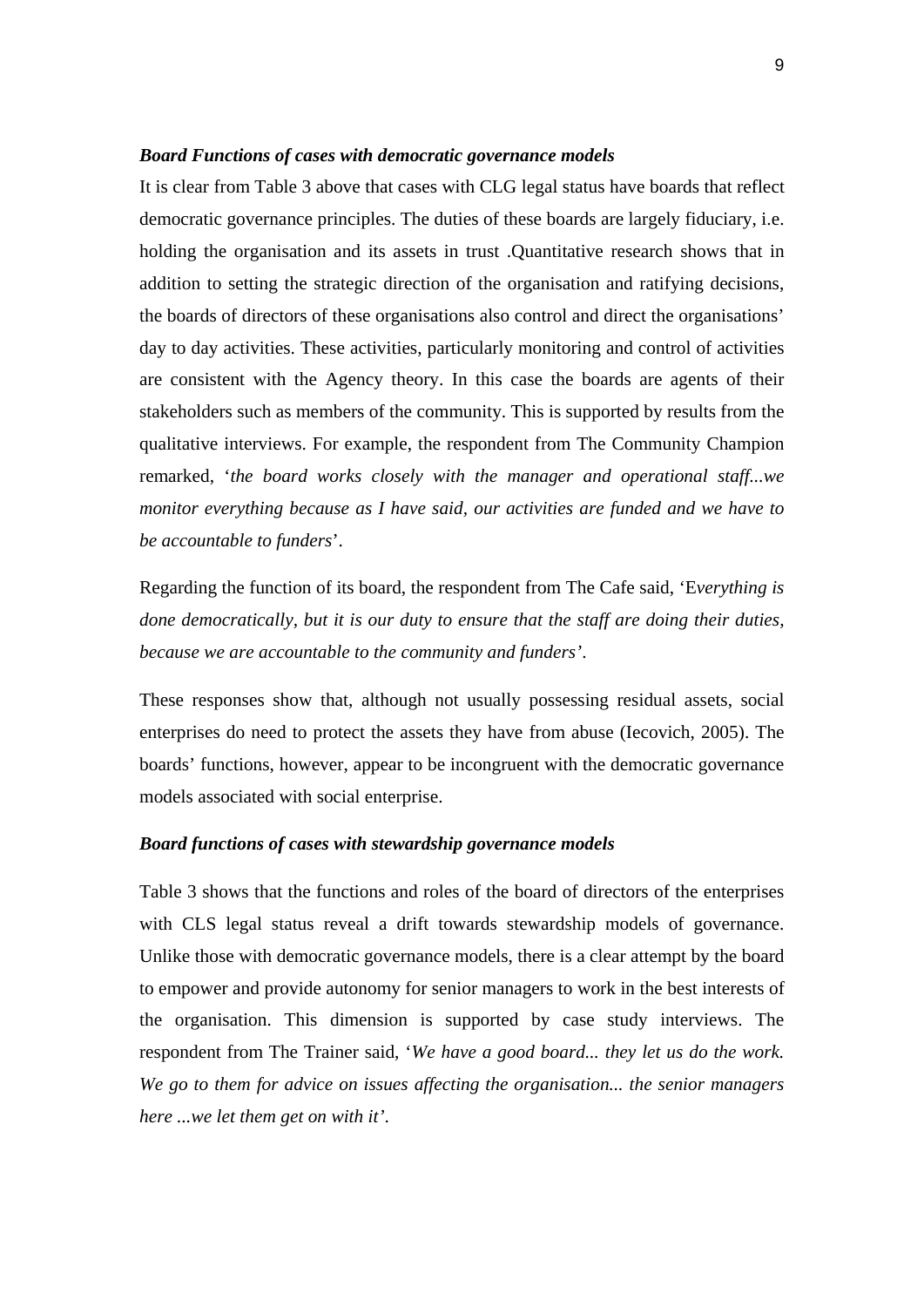The respondent from The Landscaper also said, 'T*he board members are similar to what they would be in a private company….it's a practical choice rather than a social choice... They* [the board] *are responsible for strategic issues including ... help with key decisions'*.

In both cases the lead entrepreneurs perform the CEO role and are also central in the decision making process of the board, as they are part of it. They are mandated to make operational decisions and their expertise is recognised by their respective boards, a point made by a respondent from The Landscaper when he said: '*I still make the day to day decisions and go to them* [the board] *for legal and financial advic*e'.

This response highlights the role of the board as adviser and strategy formulator i.e. making key decisions and providing the necessary direction and strategic focus required for the organisation to achieve its objectives (Nicholson and Kiel, 2004).

The two CLS organisations also had mechanisms to co-opt individuals or funders onto their boards for the benefit of their organisations. This resonates with the resource dependency theory. The Trainer managed to attract three social enterprises onto its board, two of which actually bought dividend bearing shares valued at £2500 each. The respondent from this organisation said, 'Yes*, they* [the social enterprises] *also want to grow their capital...and it's good for us that we can raise finance this way, without seeking a loan*'. He explained further *'They sit on the board and can vote'.* Although the dividend rate of return of these investments (i.e. 6%), is quite low compared to commercial rates, this is a significant development in the social economy.

# *Outcomes of social enterprise and governance*

Figure 1 below shows empirically derived information showing how type of governance model of social enterprises influences their outcomes.

[Insert Figure 1 here]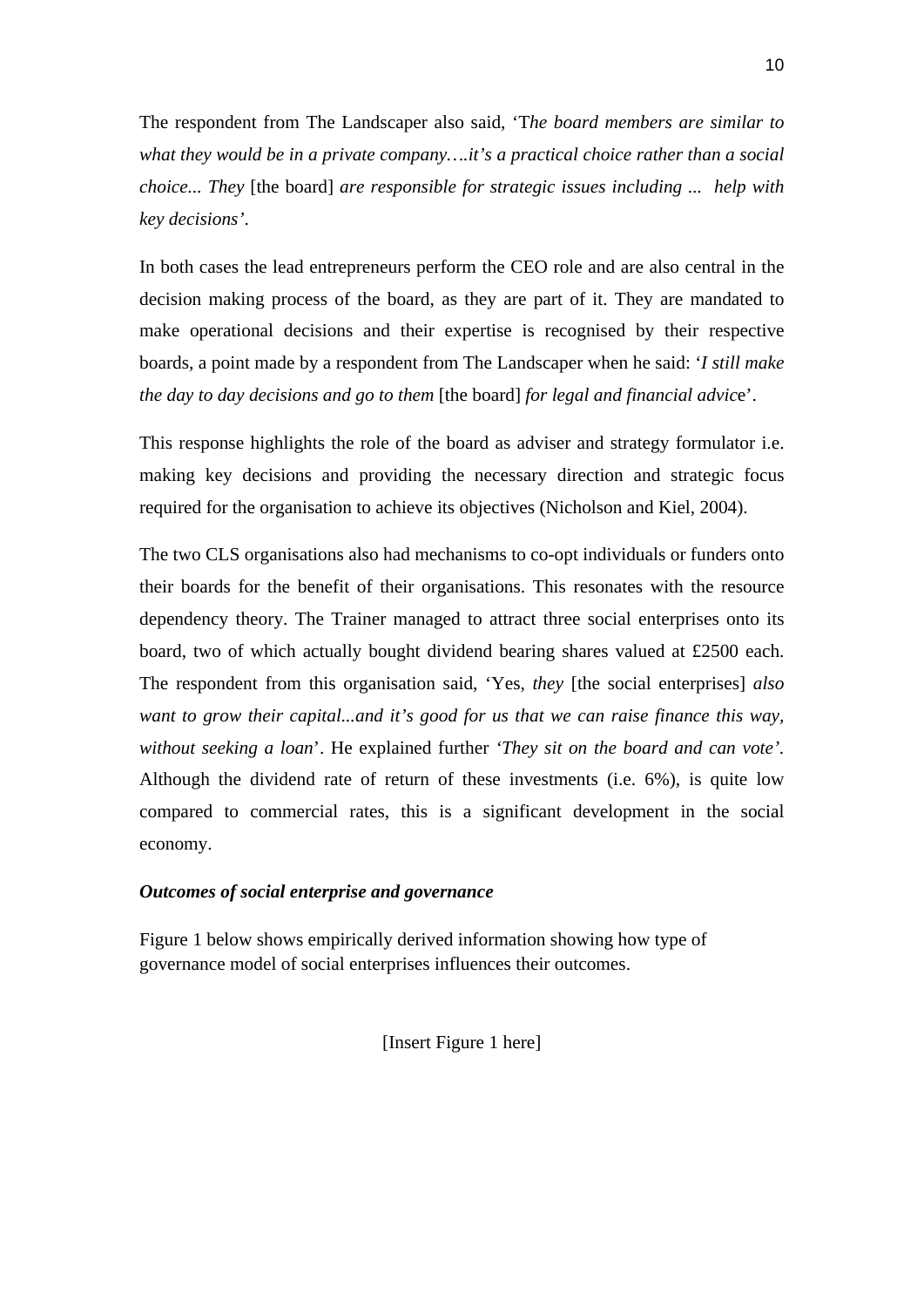It is clear that for The Trainer, the need to access equity investments influenced the organisation to adopt a CLS legal structure. This in turn resulted in a governance model characterised by elements of both stewardship and resource dependency approaches. This provides opportunities for the social enterprise to access a variety of commercial opportunities that can increase its turnover and cash flows into the organisation and therefore support its social ethos. The respondent from the Trainer supported this positive by saying:

 'O*ne of our key objectives is to attract investments into our organisation…we also need the right type of people on our board to allow this'*

This position was also shared by the respondent from the Landscaper who *said,* 

*' We have been very careful about the type of governance we want. We need to attract the investments and people that can drive this organisation forward and leave us to do the work'.*

Such organisations therefore seek to be a sustainable entity with governance models that allow them to integrate the achievement of both financial and social goals in its operations.

On the other hand, it can be seen that the governance models of organisations with CLG legal structures (The Community Champion and The Café), are characterised by an aversion towards material infrastructure and a commitment to democracy and inclusiveness in the running of the organisation.. Their vulnerability to the vagaries of the market and their inability to pursue a wide range of commercial opportunities means that their potential to attain financial viability is limited, as shown in Figure 1. This is confirmed by the respondent from the Community champion who remarked, 'We *value shared ownership because we exist for the community….we generates very little money on our own and that's why we are struggling at the moment*.

## **Conclusion**

This paper highlights the nature and character of social enterprise governance and makes a significant contribution to our understanding of this phenomenon. This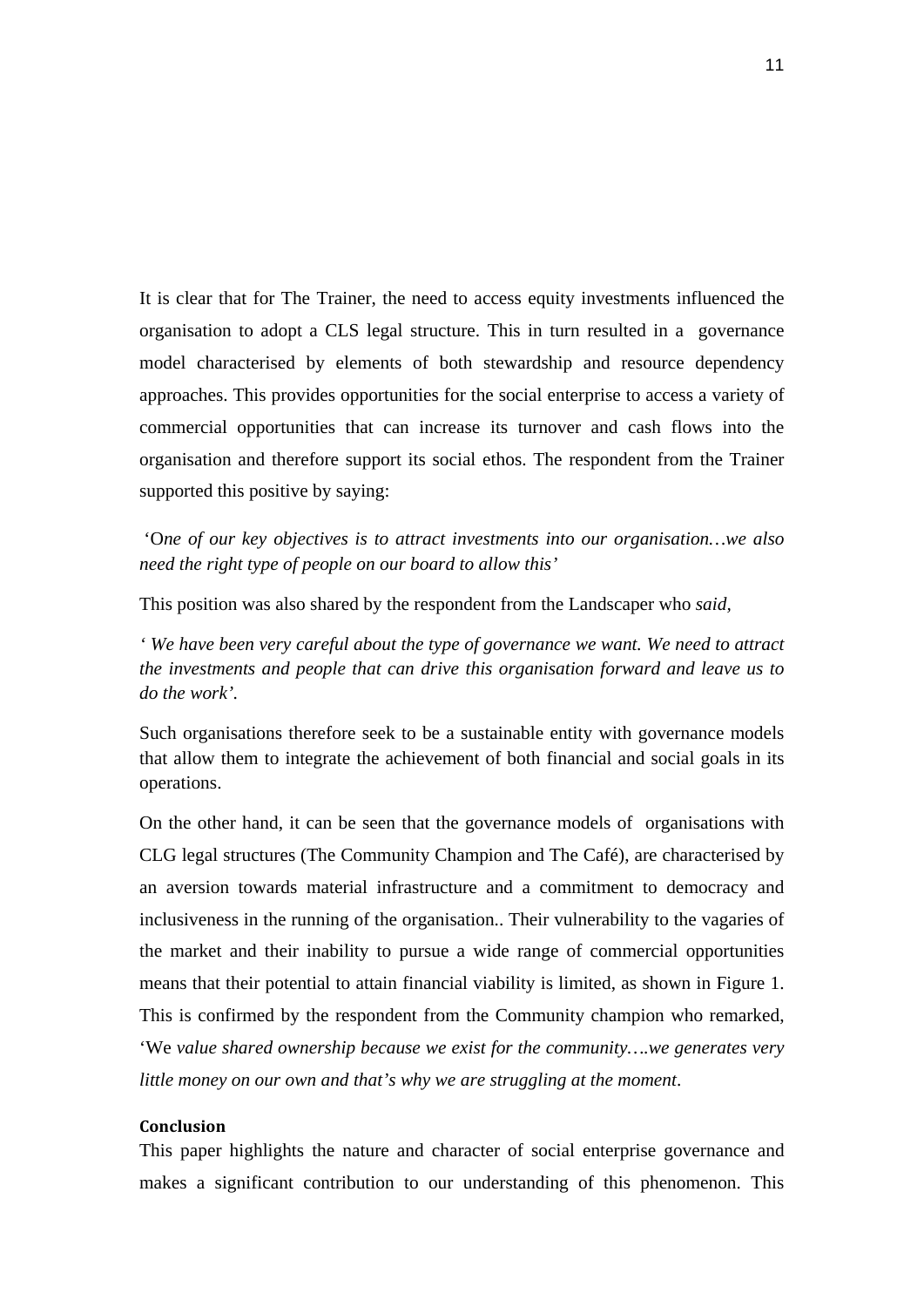contribution to knowledge also has policy implications, particularly at a time when social enterprises are facing viability constraints associated with their governance.

This paper argues that democratic governance models of social enterprise are still relevant in the social economy as they conform to the philanthropic ideology underpinning the concept of social enterprise, with a clear desire to protect assets of the organisation on behalf of the community and an aversion to trading. However this also results in a multiplicity of functional problems and organisations with such models struggle to compete in the market for resources and expertise.

The paper argues that the dissatisfaction with democratic governance models explains the increasing interest in the other governance models such as stewardship. Changes in the economic environment for social enterprise appear to have provided the impetus for this shift. For example, as more opportunities for social enterprises emerge, particularity in public service delivery, they are likely to engage more with external stakeholders including suppliers, investors and the community as supported by the work of Lewis et al (2004) as well as Hodgkin and Hughes (2012). This paper therefore argues that innovation in governance models has become an important prerequisite for success in competitive markets. In this instance, consideration of forprofit stewardship models can open up opportunities that traditional social economy organisations cannot exploit. Despite limitations associated with stewardship governance models, they empower individuals in their organisations to be more proactive and business-like. These developments signal a new trajectory that the social enterprise sector is exploring, even though the results of the study in this paper show that the number of social enterprises considering this option is negligible.

It is important to note that the economic environment of non-profits is complex and heterogeneous compared to that of the commercial sector. The authors acknowledge the need for further research to explore the stewardship governance model for social enterprise as this is a dramatic shift from the ideology underpinning the concept. This obviously requires strong state support (Cornelius and Wallace, 2013; Hodgkin and Hughes, 2012).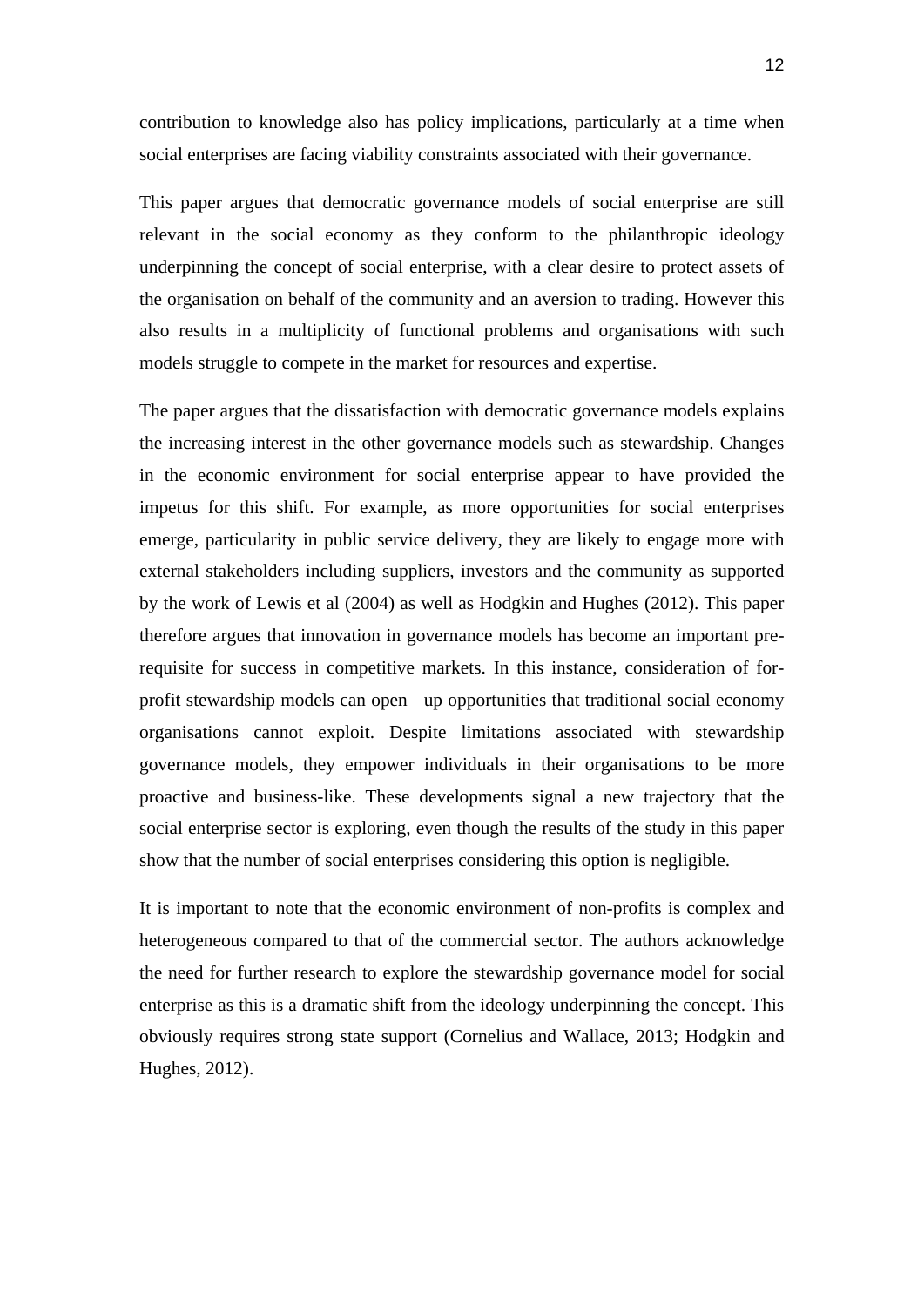### **REFERENCES**

Abzug, R. and Galaskiewicz, J. (2001), "Not for profit boards; crucibles of expertise or symbols of local identities?" *Nonprofit and Voluntary Sector Quarterly*, Vol .30 No.1, pp.51-73.

Bazerman, M.H and Schoorman, F.D. (1983), "A limited rationality model of interlocking directorates", *Academy of Management Review*, Vol. 8 No.2, pp.206-217.

Bridge, S. Murtach, B .and O'Neil, K. (2009), *Understanding the Social Economy and the Third Sector*, Palgrave Macmillan.

Bryman, A .and Bell, E. (2003), *Business Research Methods*, Oxford University Press Inc, New York.

Callen, J.L; Klein, A. and Tinkelman, D. (2010), "The Contextual Impact on Nonprofit Board Composition and Structure on Organizational Performance: Agency and Resource Dependency Perspectives", *Voluntas: International Journal of Voluntary and Nonprofit Organizations*, Vol.21, pp, 101-125.

Chell, E. (2007), "Social enterprise and entrepreneurship: towards a convergent theory of the entrepreneurial process", *International Small Business Journal*, Vol.25 No. 1, pp, 3-19.

Child, J., and Rodrigues, S.B. (2004), "Repairing the breach of trust in corporate governance", *Journal of Corporate Governance*, Vol. 1 No.2, pp.143-52.

Cornelius, N. and Wallace, J. (2013), "Capability, urban unrest and social enterprise: limits of the actions of third sector organisations", *International Journal of Public Sector Management*, Vol. 26 No.3 pp.232-249.

Cornforth, C.J. (2003), "The governance of co-operatives and mutual associations: A paradox perspective", *Annals of Public and Cooperative Economics*, Vol.71 No, 1, pp.11-32.

Daily, C.M, Dalton, D.R. and Cannela, A.A, Jnr. (2003), "Corporate governance: Decades of dialogue and data*", Academy of Management Review*, Vol.28 No.3, pp.371-382.

Davis, G.F and Cobb, J.A. (2009), "Resource dependency theory: past and future", *Research in Sociology Organizations*, Vol.28.pp.21-42.

Dees, J.G (2001), "The Meaning of Social Entrepreneurship: Working Paper, available at: www.tc.columbia.edu (accessed 10 December 2010).

Denscombe, M. (2003), *The Good Research Guide for Small Scale Social Research Projects,* Open University Press Philadelphia.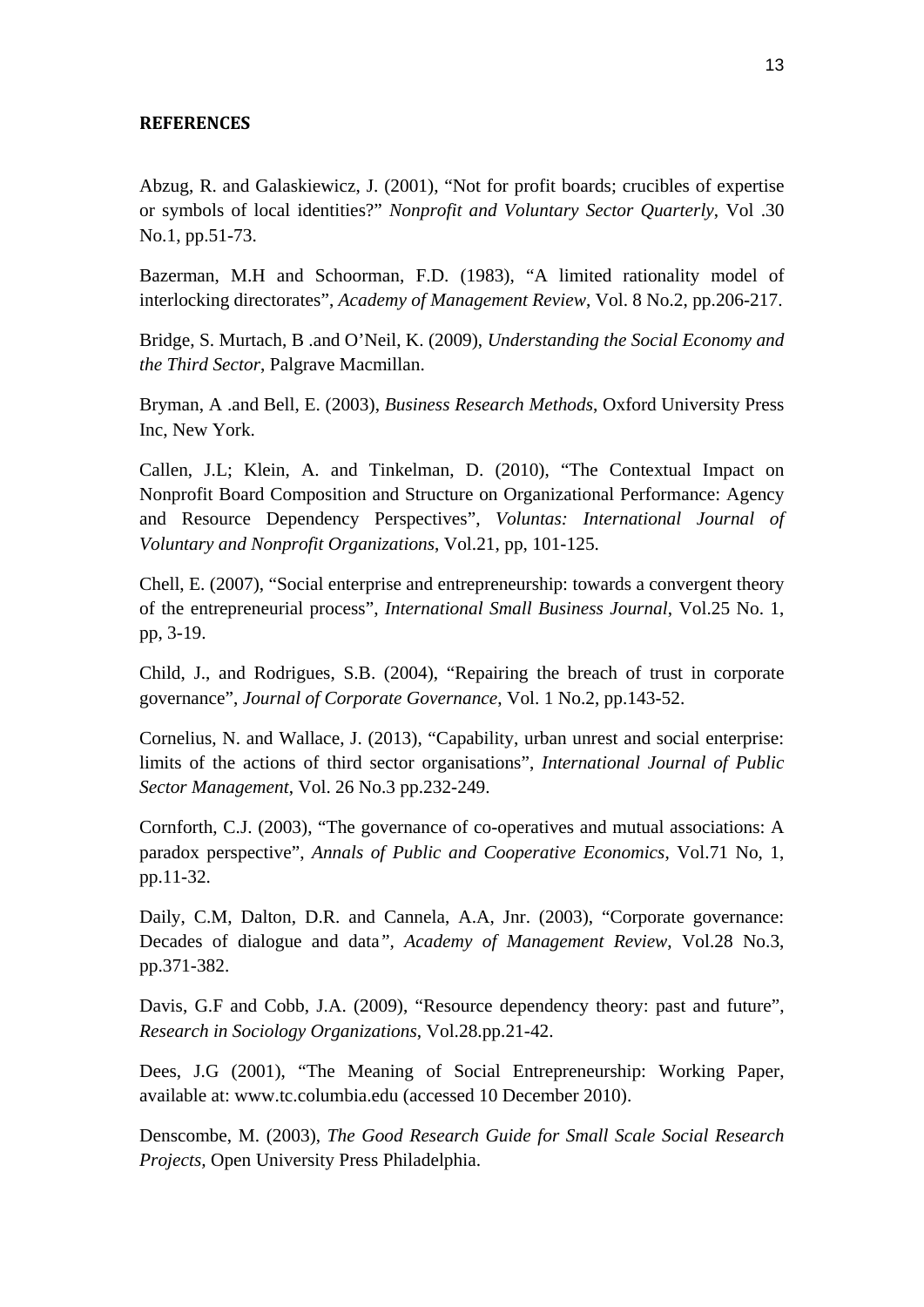Donaldson, L. and Davis, J.H. (1991), "Stewardship theory or agency theory: ceo governance and shareholder returns", *Australian Journal of Management*, Vol.16 No.1, pp.49-64.

Eisenhardt, K.M. (1989), "Agency theory. an assessment and review", *Academy of Management Review*, Vol.14 No.1, pp.57-74.

Etchart ,N and Davis, L .(2003), "Social Enterprise Ethics; An Emerging Field Combining Issues of Accountability and Transparency from the Business and Nonprofit sectors; European Business Ethics network; 16th Annual Conference ,Budapest,2003.

Fama, E.F and Jensen, M.C. (1983), "Separation of ownership and control", *Journal of Law and Economics*, Vol. 26 No.2, pp.301-325.

Ghauri, P. and Gronhaug, K. (2005), *Research Methods in Business Studies: A Practical Guide*, Prentice Hall Europe.

Harradine, D. and Greenhalgh, K, (2012), "Link Age Plus; lessons for third sector organisations and commissioners*", International Journal of Public Sector Management,* Vol. 25 No, 5.pp 391-403.

Herrala, M, E. and Haapasalo, H. J.O. (2012), "Effect of governance models on enhancing water service delivery", *International Journal of Public Sector Management*, Vol. 25 No.5, pp373-390.

Hillman, A.J. and Dalziel, T. (2003), "Board of Directors and Firm Performance: Integrating Agency and Resource Dependency Perspective", *Academy of Management Review*, Vol. 28 No. 3, pp. 383-396.

Hodgkin, I.R. and Hughes, P. (2012), "A level playing field; social inclusion in public leisure", *International Journal of Public Sector Management*, Vol. 25, No.1 pp48-63.

Iecovich, E. (2005), "The profile of board membership in Israeli voluntary organisations", *International Journal of Voluntary and Nonprofit Organisations*, Vol. 16 No.2 pp.161-180.

Jenkins, M; Ambrosini, V and Collier, N. (2007), *Advanced Strategic Management; A Multi-perspective Approach*, Basingstoke, Palgrave MacMillan.

Jensen, M.C.and Meckling, W.H.( 1976),Theory of the firm: Managerial behaviour, agency costs and ownership structure, *Journal of Financial Economics* ,Vol .3 No.3, pp. 305 -360.

Laville, J.L; Mendell, M and Levesque, B. (2004), "The social Economy: diverse approaches and perspectives in Europe and Canada", OECD Paris.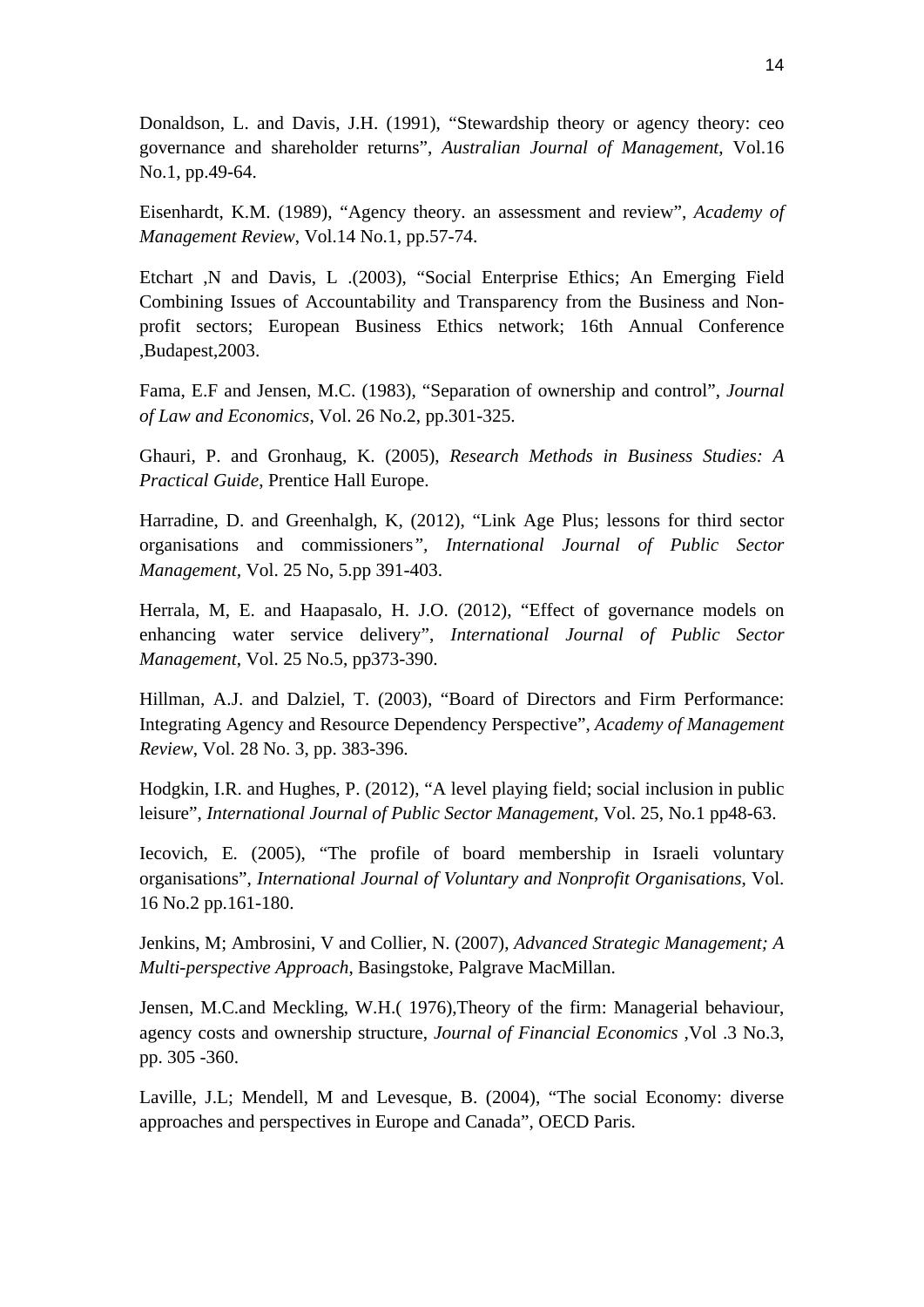Lewis, T.J; Machold, S; Oxtoby, D and Ahmed, P.K. (2004), "Employee roles in governance; contrasting the UK and German experience corporate governance", *International Journal of Business in Society*, Vol. 4 No.4, pp.16-28.

Low, C. (2006), "A framework for the governance of social enterprise", *International Journal of Economics*, Vol.33 No. 5/6, pp.376-385.

Low, C and Chinnock, C. (2008), "Governance failure in social enterprise", *Education, Knowledge and Economy*, Vol. 2 No.3, pp.203-212.

Martin, F. and Thompson, (2010), *Social Enterprise: Developing Sustainable Businesses,* Basingstoke, Palgrave Macmillan.

Mason, C; Kirkbride, J. and Bryde, D. (2006), "From stakeholders to institutions: the changing face of social enterprise governance theory", *Management Decision*, Vol. 45 No.2, pp.284-301

McNulty, T and Pettigrew, A. (1999), "Strategists on the board", *Journal of Management Studies*, Vol.20 No 1, pp.47-74.

Miller-Millensen, J.L. (2003), "Understanding the behaviour of nonprofit boards of directors: a theory based approached", Nonprofit *and Voluntary Sector Quarterly*, Vol.32 No 4, pp.521-547.

Monks, R.A.G and Minow, N. (1995), *Corporate Govern*ance, Blackwell, Oxford.

Muth, M.M. and Donaldson.L. (1998), "Stewardship theory and board structure; a contingency approach", *Corporate Governance: An International Review*, Vol .6 Issue, 1, pp.5-28.

Nicholson, G.J. and Kiel.G.C. (2004), "Breakthrough board performance: how to harness your board's intellectual property", *Corporate Governance*, Vol.4 No.1, pp.5- 23.

O'Regan, K and Oster, S.M. (2005), "Does the structure and composition of the board matter? The case of non-profit organizations", *Journal of Law, Economics and Organizations*, Vol. 21 No.1, pp.201-227.

Paton, R. (2003), *Managing and Measuring Social Enterprises*: Sage, London.

Pearce, J. (2003), *Social Enterprise in Any town*: Calouste Gulbenkian Foundation, London.

Pfeffer, J and Salancik, G.R. (1978), *The External Control of Organizations: A Resource Dependency Perspective*, Harper and Row NY.

Ridley-Duff, R. (2007), Communitarian perspectives on social enterprise, *Corporate Governance: An International Review Journal*, Vol. 15, Issue 2, pp. 382-392.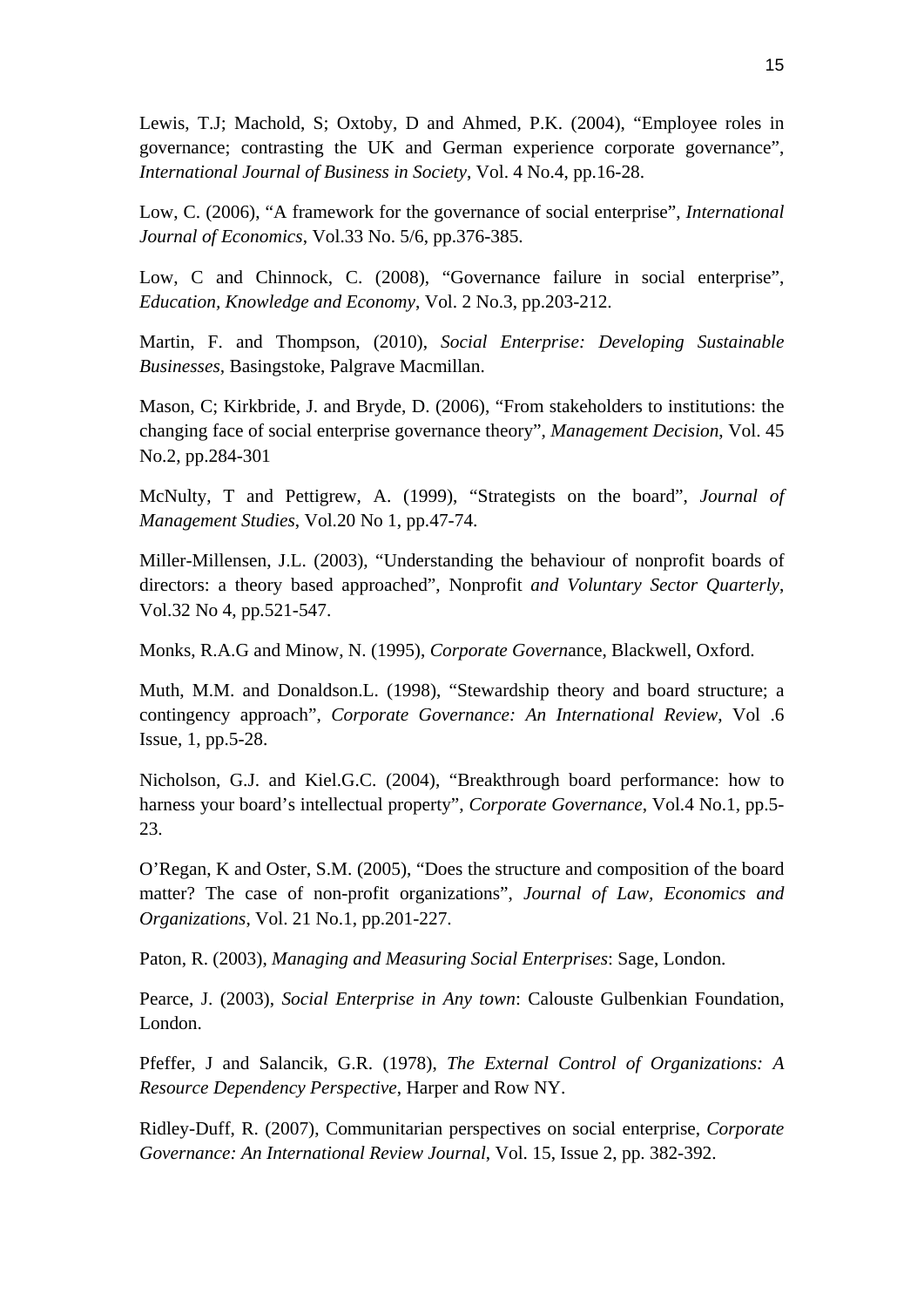Saunders, M. Lewis, P .and Thornhill, A. (2009), *Research Methods for Business Student*s, 5th Edition, Pearson Education Limited.

Spear, R; Cornforth, C. and Aitken, A. (2009), "The governance challenges of social enterprise: evidence from a UK empirical study", *Annals of Public and Co-operative Economics*, Vol.80 No. 2, pp. 247- 273.

Strauss, A and Corbin, J. (2008), *Basics of Qualitative Research*, 3rd Edition, Sage Publications, Los Angeles CA.

Simons, R. (2000), "Social enterprise: an opportunity to harness capacities", Research and Advocacy Briefing Paper No. 7, The Smith Family, Australia.

Tranquada, W. and Pepin, J. (2006), "Venture philanthropy: good results will be addictive, Alliance Extra,Northants

Van Slyke, D.M. (2005), Agents or stewards: how government manages its contracting relationship with non-profit social services providers, Academy of Management Best Conference Paper-PNP.

Yin, R.K. (1993), *Applications of Case Study Research*, Newbury Park, Sage Publishing.

Zahra, S.A and Pearce, J.A. (1989), "Board of directors and corporate financial performance: a review and integrative model", *Journal of Management*, Vol.15 No.2, pp. 291-244.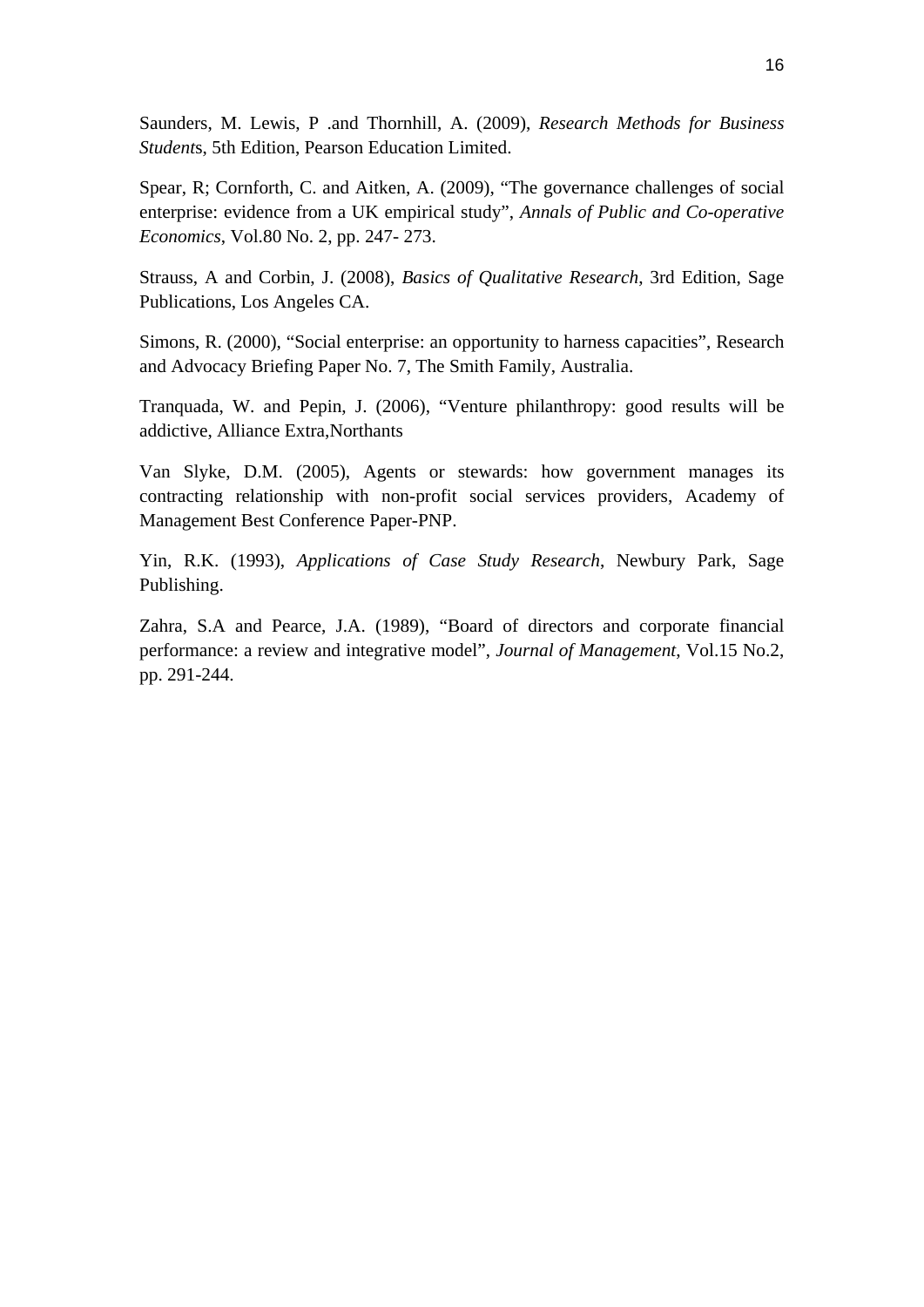| Organisation   | Thematic Activity          | Type of legal structure |
|----------------|----------------------------|-------------------------|
| The Trainer    | Provision of basic         | Share capital (CLS)     |
|                | education and training     |                         |
| The Landscaper | Environmental              | Share capital (CLS)     |
|                | management and             |                         |
|                | consultancy                |                         |
| The Cafe       | Environmental              | Limited by Guarantee    |
|                | preservation and           | CLG)                    |
|                | renewable energy           |                         |
| The Community  | Provision of non-          | Limited by Guarantee    |
| Champion       | accredited skills training | (CLG)                   |

# **Table 1: Cases under investigation**

Source: survey data

|                   | Table 2: Cross tabulation of description of the organisation and governance of |  |
|-------------------|--------------------------------------------------------------------------------|--|
| social enterprise |                                                                                |  |

| Description                 | Governance of social enterprise |                                            |                              |                                      |                                                   |                                    |                |
|-----------------------------|---------------------------------|--------------------------------------------|------------------------------|--------------------------------------|---------------------------------------------------|------------------------------------|----------------|
| of                          |                                 |                                            |                              |                                      |                                                   |                                    |                |
| organisations               |                                 |                                            |                              |                                      |                                                   |                                    |                |
|                             | Volunteer<br>board and<br>staff | Paid<br>board of<br>directors<br>and staff | Manager/main<br>entrepreneur | Volunteer<br>board and<br>paid staff | Volunteer<br>board and<br>part-time<br>paid staff | Managed<br>by host<br>organisation | Total          |
| Social<br>enterprise        | 5                               | $\overline{2}$                             | 9                            | 41                                   |                                                   |                                    | 58             |
| $Co$ -op                    | $\mathbf{1}$                    | $\overline{\phantom{a}}$                   | $\overline{\phantom{a}}$     | $\mathbf{1}$                         | $\overline{\phantom{a}}$                          | $\overline{\phantom{a}}$           | $\overline{2}$ |
| Community<br>organisation   | $\overline{4}$                  | $\mathbf{1}$                               | $\overline{4}$               | 23                                   | $\overline{2}$                                    | $\overline{\phantom{a}}$           | 34             |
| Combination<br>of all three | $\overline{\phantom{a}}$        | ٠                                          | $\mathbf{1}$                 | ۰                                    | $\overline{\phantom{0}}$                          |                                    | $\mathbf{1}$   |
| Registered<br>charity       | ٠                               | $\qquad \qquad -$                          | $\overline{\phantom{a}}$     | $\overline{2}$                       | $\blacksquare$                                    | $\overline{\phantom{a}}$           | $\overline{2}$ |
| Development<br>trust        | $\overline{\phantom{a}}$        | $\overline{\phantom{a}}$                   | $\overline{\phantom{a}}$     | $\overline{2}$                       | $\overline{\phantom{a}}$                          |                                    | $\overline{2}$ |
| Social firm                 | $\blacksquare$                  | $\overline{\phantom{a}}$                   | $\overline{\phantom{a}}$     | 1                                    | $\overline{\phantom{a}}$                          | $\overline{\phantom{a}}$           | $\mathbf{1}$   |
| Not for profit              | $\qquad \qquad -$               | $\overline{\phantom{a}}$                   | $\overline{\phantom{a}}$     | 1                                    | $\overline{\phantom{a}}$                          | $\overline{\phantom{a}}$           | 1              |
| Self<br>financing           |                                 | $\overline{\phantom{a}}$                   | $\overline{\phantom{0}}$     |                                      | $\overline{\phantom{0}}$                          |                                    | 1              |
| Total                       | 10                              | 3                                          | 14                           | 71                                   | 3                                                 | $\mathbf{1}$                       | 102            |

Source: survey data